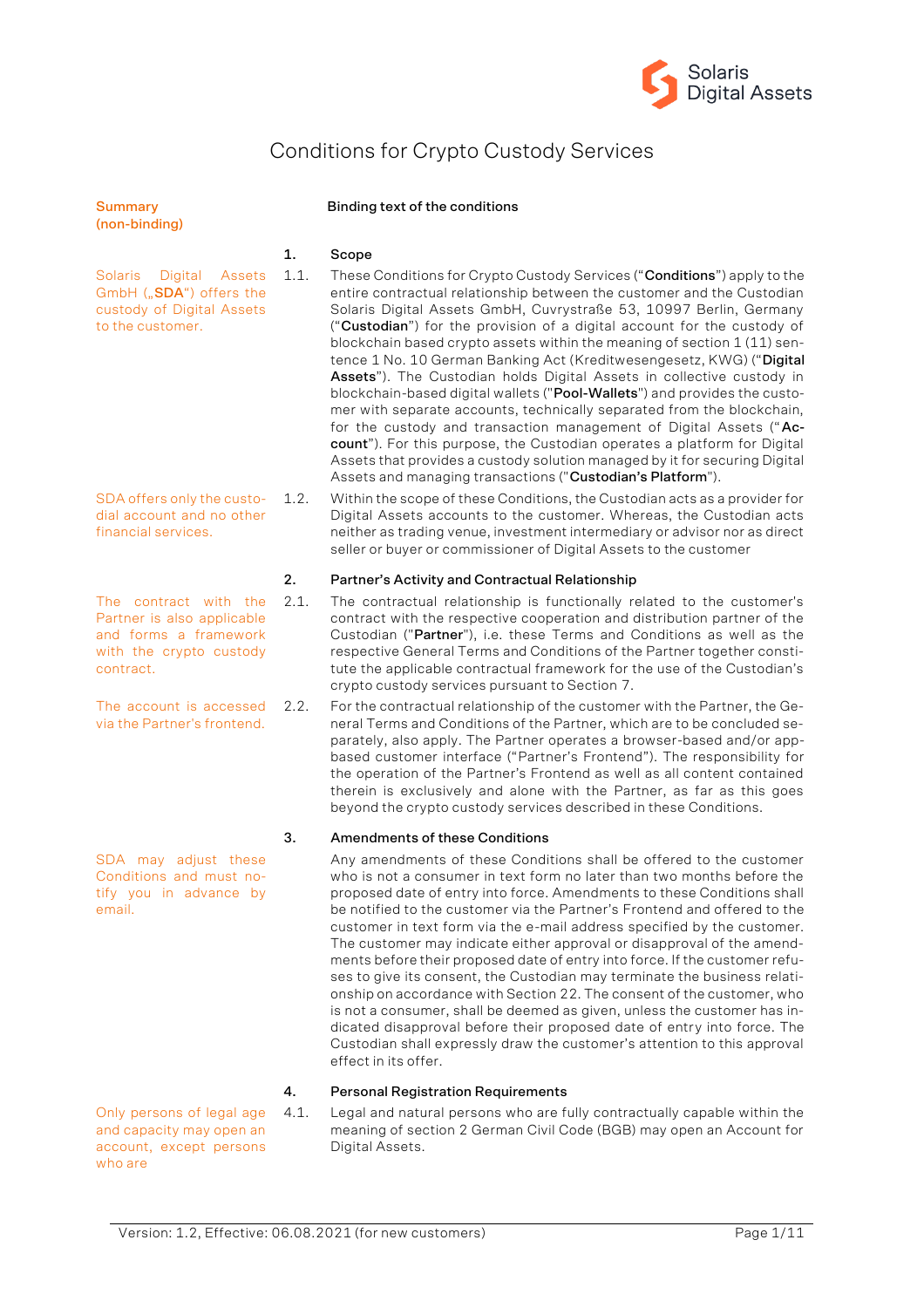

- U.S. citizens or tax residents of the U.S., 4.2. Not admitted for opening an Account – even if they reside in the Federal
- Citizens of or residents in a highrisk country, 4.3. Not admitted for opening an Account are persons with nationality, domi-
- Persons who reside in an area where trading in cryptocurrencies is not freely available, or 4.4. Not admitted for opening an Account are persons with (tax) domicile or
- On a sanctions list.

Customers act in their own name and on their own account.

An account is opened via the partner's app. Each account opening must be confirmed by SDA.

4.5. The customer may only act in its own name and for its own account when opening an Account and storing Digital Assets. Even if the registration was successful, there is no claim for opening an Account.

Republic of Germany or in another state of the European Economic Area – are US citizens or other persons subject to corporation or income tax in

cile or permanent residence in areas that are on the current country list of high-risk and other supervised jurisdictions of the Financial Action Task

permanent residence in areas in which the sale or purchase of Digital Assets is prohibited or only permitted under certain conditions (e.g. an official permit), or on which an international embargo or sanctions have been imposed by the Security Council of the United Nations, the EU or the Fe-

the USA or one of its federal states or territories.

#### **5. Registration Process on the Partner's Frontend and Opening of an Account**

- 5.1. In order to be able to use the Custodian's crypto custody services via the Partner's Frontend, the customer must register via the Partner's Frontend and open an Account with the Custodian via the Partner's Frontend. For this purpose, the customer submits a binding offer to conclude a contract for crypto custody services with the Custodian by clicking on the confirmation button implemented in the Partner's Frontend. The Partner forwards the contractual declaration and the necessary information of the customer to the Custodian as a declaration messenger for the customer. The Custodian accepts the customer's offer to conclude a contract by granting the customer access to the Account.
	- 5.2. The customer is obliged to use a valid e-mail address for the registration, of which the mailbox is exclusively accessible to the customer personally. Further, the customer is obliged to provide their mobile phone number.

# **6. Technical Requirements**

Force (FATF).

deral Republic of Germany.

- 6.1. Access to the Account is only possible via the Partner's Frontend, the customer therefore requires - depending on the Partner's requirements a computer or mobile device with an internet connection through which the Partner's Frontend is available. Other access methods are not supported.
- 6.2. With the customer's admission to use crypto custody services via the Partner's Frontend, all communication between the Custodian and the customer in connection with the use of crypto custody services via the Partner's Frontend takes place exclusively in electronic form via the respective application or by e-mail, unless otherwise expressly stated in these Conditions or the Terms and Conditions of the Partner. Declarations will not be additionally sent to the customer in paper form, unless there is a legal obligation to do so.
- 6.3. The customer acknowledges that printouts of the data displayed on the Partner's Frontend may differ from the screen display due to individual hardware or software configurations. The Custodian accepts no liability for the distribution of modified data on the online screen.
- The Custodian has no influence on the functionality and configuration of the customer's devices or on the availability and reliability of its Internet connection to the Partner's Frontend.

An email address and mobile number must be provided when opening an account.

The account can only be accessed via the partner's app.

All communication is carried out via the Partner's app.

SDA is not liable for the content on the Partner's App.

SDA has no influence on 6.4. the connection to the Partner's app.

Version: 1.2, Effective: 06.08.2021 (for new customers) Page 2/11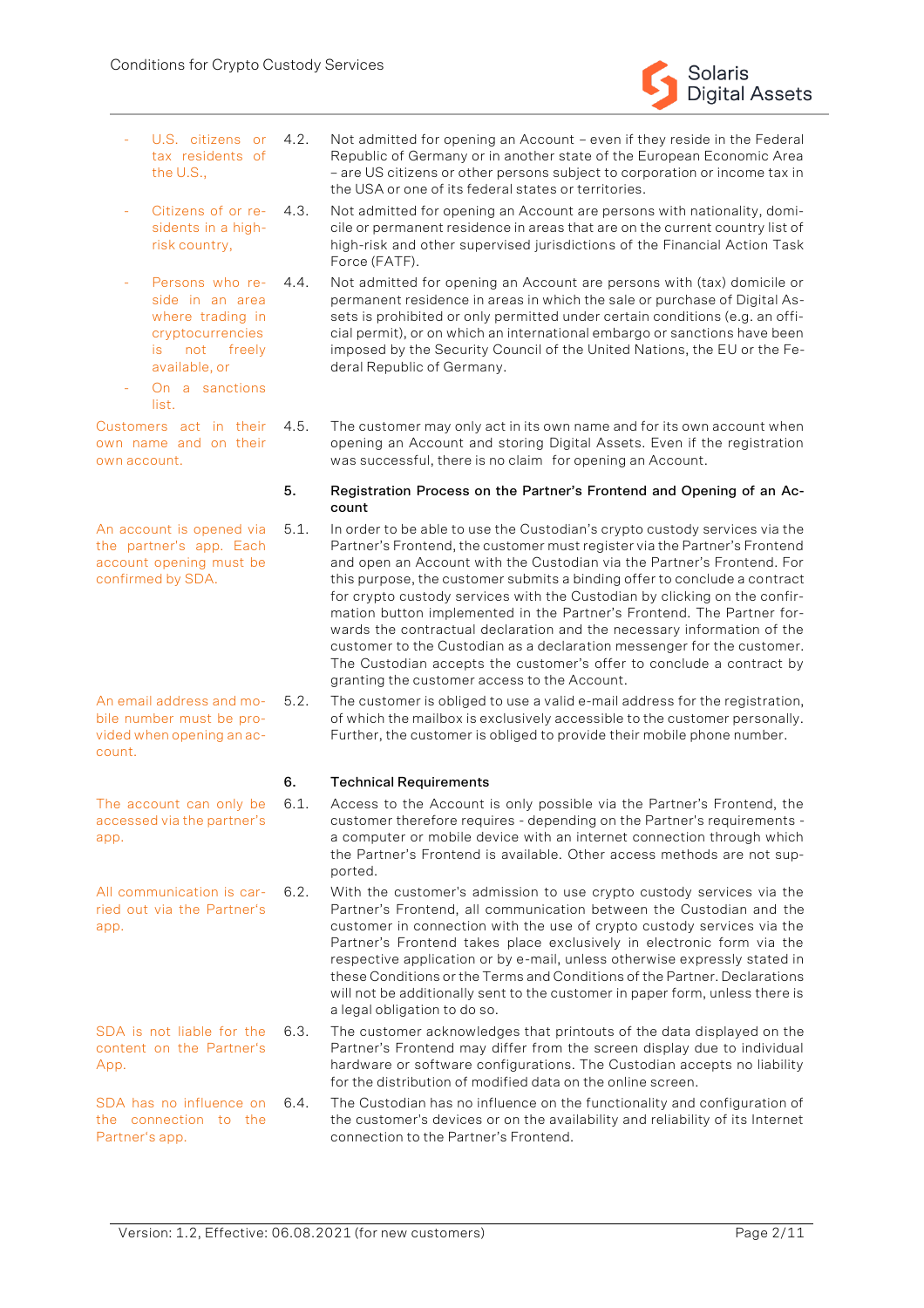

#### **7. Range of Crypto Custody Services**

SDA manages Digital Assets for customers in accounts. Customers can always access them.

Each account can be used only for a certain type of Digital Assets.

In the account, Digital Assets can be

- deposited,
- transferred to external wallets,
- transferred to other accounts at SDA.

Sufficient balance must 7.4. be available on the accounts for transactions. Digital Assets can be partially or completely transferred to external wallets.

Transactions may be delayed or fail for technical reasons.

SDA holds all Digital Assets in a collected wallet and allocates Digital Assets to customers through the account.

Customers may request that SDA executes transactions.

Transactions are carried out with Digital Assets from the Cover Holdings.

- 7.1. The Custodian shall hold Digital Assets for the customer in Pool-Wallets and shall document the customer's portfolio of Digital Assets and related transactions in the individual Accounts. The Accounts are logically linked to the Digital Assets held in the Pool-Wallets and the customer can access the portflio of Digital Assets at any time.
- 7.2. The Custodian supports the types of Digital Assets listed in No. 10.1 of these Conditions, in particular the Digital Assets Bitcoin ("**BTC**") and Ethereum ("**ETH**"). For each type, the customer receives individual and separate Account addresses. Each Account address can only be used to deposit the respective Digital Assets type, supported by the corresponding Account address (e.g. the customer can only deposit or transfer BTC to an Account address that supports BTC, but not e.g. ETH - this is done via a separate Account address).
- 7.3. The Custodian can execute different types of transactions on behalf of the customer (all types together: "**transactions**"):
	- Accept deposits of Digital Assets ("**deposit**").
	- Process withdrawals of the customer's Digital Assets to external wallet addresses ("**withdrawal**").
	- Transfer Digital Assets from an Account to a different Account within the Custodian's Platform ("**transfer**").
- In their Account the customer can order transactions of Digital Assets. In case of withdrawal or transfer orders of Digital Assets out of the customer's Account, the Account must have sufficient balance to process the requested transaction including any costs and fees incurred. Subject to any limits imposed by the Custodian or regulatory restrictions, a customer may withdraw some or all of their Digital Assets from the Pool-Wallet to external wallet addresses. The Custodian will execute transaction orders within due course. The actual time for processing and broadcasting a transaction on blockchain-level depends on the blockchain network and is beyond the Custodian's control.
- 7.5. The customer can see Account balances of incoming and outgoing transactions and transaction states in their Account. In case of a failure that prevents a transaction from being successfully processed, a transaction can transition to failed state. Any amount which was locked by such transaction will be released, and the available Account balance will be updated.

# **8. Account; Collective Custody**

- 8.1. The Custodian safekeeps the customer's Digital Assets of one currency or type in a collective Pool-Wallet and shall ensure through records and proper accounting that at all times the Digital Assets held for customers are allocated to each individual customer as Account holder.
- 8.2. A customer as the holder of an Account shall have a claim against the Custodian for the execution of the transaction specified in Section 7.3 in accordance with Section 7.4.
- The Custodian complies with claims of the customer arising from the Digital Assets booked in the customer's Account from the Custodian's cover holding in the Pool Wallet ("**Cover Holding**"). The Cover Holding consists of Digital Assets of the same type held in crypto custody for the customer.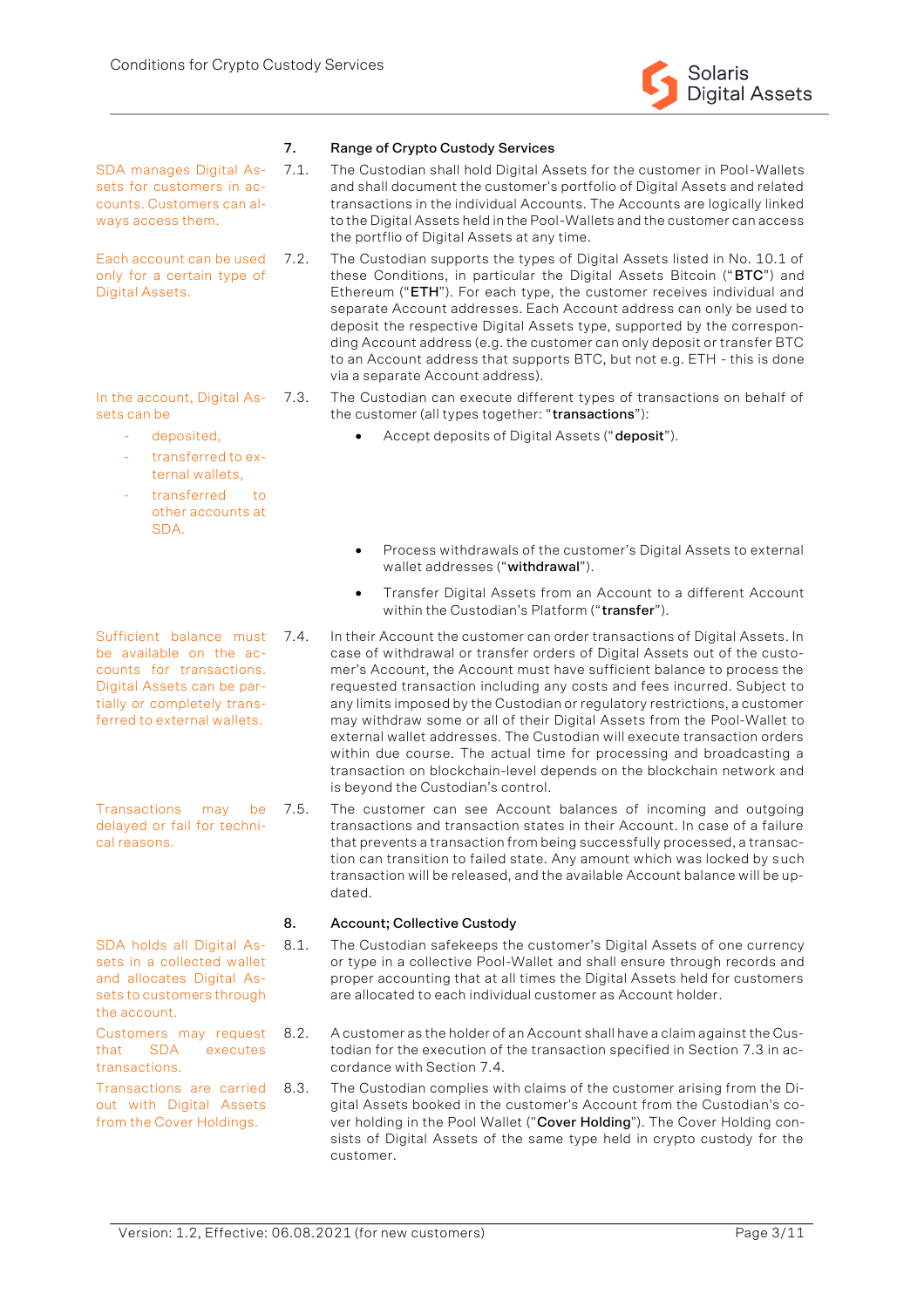

#### **9. Technical and Organizational Measures**

SDA protects Digital Assets with technical and organizational measures.

The protection of Digital Assets is constantly being technically improved and adapted to regulatory requirements.

Besides BTC and ETH, SDA supports other blockchain protocols.

SDA has no control over the blockchain protocols and is not liable for their functions.

sets bears risks. Customers must be aware of these risk.

Transactions of crypto assets with wallets that support a different type of crypto asset may result in the loss of the crypto assets.

Crypto values can change, for example, through forks and airdrops. SDA then acts in the interest of the customers.

SDA does not observe the market with regard to forks and airdrops.

- 9.1. The Custodian shall, within the scope of his responsibility, structure its internal organization in a manner that it complies with the technical and organizational requirements for the protection of stored Digital Assets.
- 9.2. The technical and organizational measures are subject to technical progress. The Custodian shall be entitled to modify its technical and organizational measures, particularly if new technical security measures are required by market standards or recommended by the supervisory authorities or equivalent bodies provided, however, that no modification shall be permissible if it derogates from the level of protection contractually agreed upon or required by law. The Custodian shall document any substantial amendments and notify the customer of such amendments without undue delay.

#### **10. Risk Warnings; Blockchain Protocols; Forks; No Investment Advisory**

- 10.1. In general, the Custodian supports the blockchain protocols and Digital Assets BTC) and ETH. Further, the Custodian supports Ethereum blockchain-protocol-based tokens, including security tokens, which are ERC20 token standard compatible. The scope and type of the supported Digital Assets may be subject to limitations defined by the Partner. The Custodian reserves the right to support further blockchain protocols and token standards.
- 10.2. The Custodian has no technical, organizational or legal influence on the software protocols underlying a blockchain or so-called Smart Contracts mapped on the Blockchain and thus determining the functions of Digital Assets. The Custodian is not responsible for the operation of the underlying protocols – including smart contracts – of Digital Assets and makes no guarantees of their functionality, availability or security. The Custodian is not responsible for any operations or actions an issuer of Digital Assets might perform such as – but not limited to – so-called burning or minting of tokens.
- Trading with Digital As-10.3. The customer acknowledges that Digital Assets and their blockchain protocols involve several risks. The customer acknowledges that transfers of Digital Assets may not be executed due to market circumstances such as – but not limited to – forks, or the absence of liquidity, and/or technical issues with internet providers. A transaction may be unconfirmed for an uncertain period of time after it is ordered and may be never completed if it remains pending depending on the blockchain network's state and capacity.
	- 10.4. In case the customer sends Digital Assets to an Account address for deposit or enables a transaction to an external wallet address, which may not support the underlying protocol of the Digital Assets to be deposited or transferred, it may lead to a loss of the Digital Assets. This loss may be permanent. The Custodian has no influence on this.

For example, the customer sends BTC to the Account address which only supports ETH and not to the customer's Account address specified for the deposit of BTC as described in No. 7.2 of these Conditions. In this case, there is a risk that the sent BTC may be irrevocably lost.

10.5. Digital Assets' protocols may be subject to so-called forks changing the underlying blockchain protocol rules. The customer acknowledges that forks may materially affect the value, function, or name of a Digital Asset. In the event of fork or airdrop of a certain type of Digital Asset into two (e.g. Bitcoin and Bitcoin Cash, or Ethereum and Ethereum Classic), or more, the Custodian will act in what it deems to be the best interest of the customer and will notify the customer thereof. The customer acknowledges that the Custodian is not obliged towards the customer to observe the development of a blockchain and Digital Assets market actively, and has no obligation towards the customer to provide any information of announced forks or airdrops by a blockchain network.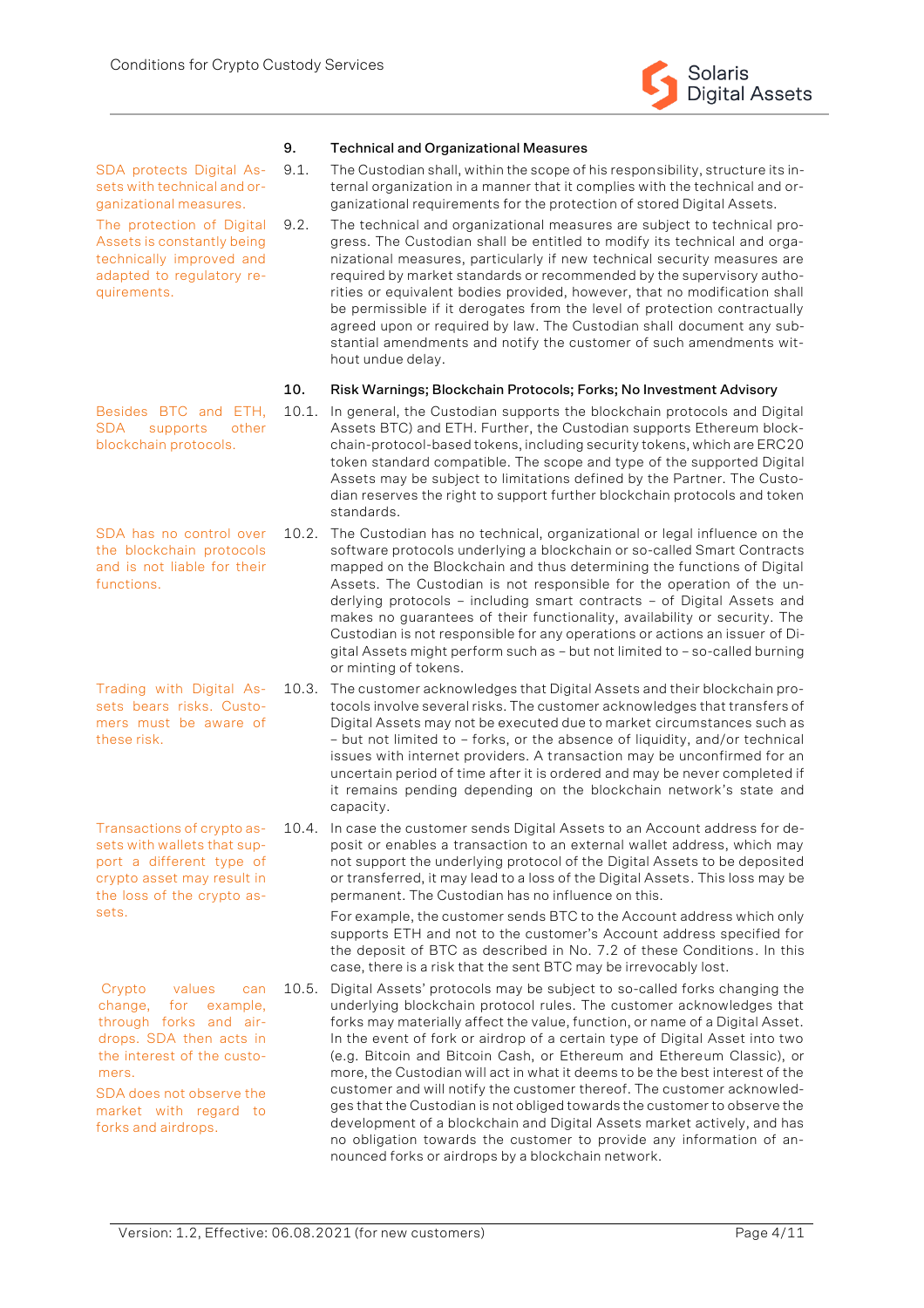

In the case of forks, SDA may suspend or adjust the custody.

Trading in cryptocurrencies is risky and can lead to a complete loss.

Customers trade at their own risk.

SDA is not liable for the information on the Blockchain.

The customer uses Partner apps at its own risk. SDA does not make any recommendations or provide investment advice.

SDA is subject to banking secrecy.

In case of suspected misuse, loss, theft or unauthorized access, SDA will block the Account. Customers must report such incidents to SDA.

SDA may block the account for various reasons.

so.

10.6. The Custodian may temporarily suspend the crypto custody services relating to a Digital Asset affected by a fork. The Custodian may in its sole discretion decide not to support the forked protocol entirely, or may configure its crypto custody services to enable the customer to transfer the affected Digital Assets to another external customer wallet. The customer shall be responsible to provide the Custodian with an external wallet address before the occurrence of a fork.

10.7. The value of a Digital Asset may increase or decrease rapidly, and therefore may fluctuate extremely in a short period of time. Trading in Digital Assets bears the risk of total loss of the amount invested. The customers acknowledge that they bear the risks arising from Digital Assets deposited with the Custodian (including, but not limited to, the market risk, the risk of loss, and other risks arising in connection with such Digital Assets).

10.8. The Custodian is not responsible for the correctness or timeliness of the entries on the blockchain, as these are beyond the sphere of influence of the Custodian.

10.9. The customer uses the Partner's Frontend at its own risk. The Custodian does not provide investment advice with regard to the use of the Partner's Frontend or the acquisition of Digital Assets. The information provided on the Partner's Frontend does not constitute personal recommendations to the customer. Rather, it is legally non-binding information or risk advice from the Partner. The responsibility for the operation of the Partner's Frontend as well as all content contained therein is exclusively and solely with the Partner.

# **11. Banking Secrecy and Information Disclosure**

The Custodian has the duty to maintain secrecy about any customer related facts and evaluations of which it may have knowledge (banking secrecy). The Custodian may only disclose information concerning the customer if it is legally required to do so or if the customer has consented thereto.

# **12. Blocking of the Account**

- 12.1. The Custodian will block the Account at the customer's instigation, in particular in the event of misuse of the access data to the Account or in case of loss, theft or misuse of an Authentication Element as described in No. 13.4 of these Conditions. If the customer becomes aware of the loss or theft, the misuse or other unauthorised use of an Authentication Element, or one of the customer's personal security features, the customer must notify the Custodian of this without undue delay ("**Blocking Notification**"). The customer may submit a Blocking Notification to the Custodian at any time via the Partner's Frontend or also via the contact information provided separately by the Custodian herein.
- 12.2. The Custodian is also entitled to block the Account if
	- there is a threat of unauthorised or improper use of the customer's Account, or
	- there is a suspicion of unauthorised or fraudulent use of an Authentication Element, or
	- material grounds relating to the security of the Authentication Elements justify it, or
	- the customer repeatedly violates material contractual obligations.

SDA may block the account if it is obliged to do 12.3. The Custodian is entitled to block the Account and freeze the Digital Assets of a customer therein, if the Custodian is required by statutory obligations, e.g. in case of suspected money laundering or other financial crimes.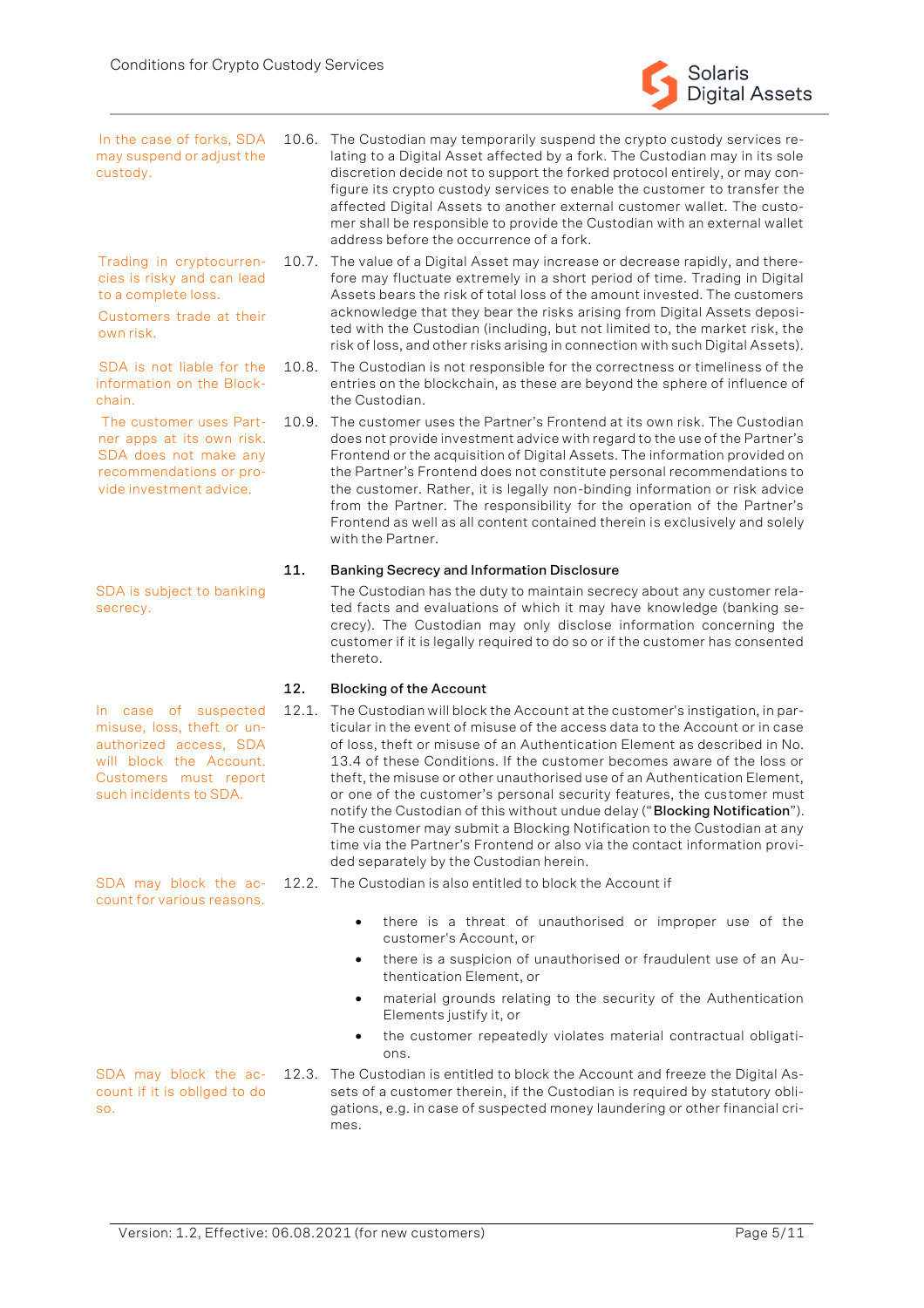

#### **13. Obligations of the customer to Cooperate and Exercise Due Care**

13.1. As soon as the personal data deposited by the customer with the Custodian, such as name, domicile or tax domicile (in particular FATCA status), changes, the customer is obligated to notify the Custodian of these changes immediately via the functionality of the Account provided for this purpose. Due to the provisions of the German Anti Money Laundering Act (Geldwäschegesetz, GwG), it may be necessary for the Custodian to request further information or documentation from the customer in addition

- Customers shall
	- Update their personal information and add further information
	- Submit additional information, if required

basis,

- Prove their identity, if required
	- 13.2. Due to statutory regulations and internal guidelines issued by the Custodian for the prevention of money laundering, proof of the customer's identity may be required. The customer is obliged to provide the required evidence and to participate in an identification procedure. If the customer does not fulfil his obligations to cooperate, they may be excluded from opening an Account.
	- Check their emails on a regular 13.3. The customer is obliged to regularly check the messages received by email.

to the existing data.

- Authenticate themselves to use the Account, 13.4. The customer can use the Account functions (e.g. access the Account, see and order transactions) when the Custodian has authenticated the customer. Authentication is the procedure whereby the Custodian can verify the identity of customer or the authorised use of the Account, including the use of the personalised security feature of the customer. Authentication elements are (1) knowledge elements, i.e. something that only the customer knows (e.g. password), (2) possession elements, i.e. something that only the customer has (e.g. device for generating or receiving one-time transaction numbers (TANs) that prove the subscriber's ownership), or (3) being elements, i.e. something that the customer is (inherence, e.g. fingerprint as a biometric feature of the customer) ("**Authentication Elements**"). The Custodian authenticates the customer based on him or her transmitting the knowledge element, proof of the possession element and/or proof of the existence element to the Custodian in accordance with the Custodian's request.
- Keep the means of authentication secret, 13.5. The customer shall take all reasonable precautions to protect their Authentication Elements against unauthorised access. Otherwise, there is a risk that Account functions may be misused or used in any other unauthorised manner. In order to protect the individual Authentication Elements, the customer shall in particular pay attention to the following: (1) knowledge elements shall be kept secret, (2) possession elements must be protected against misuse and unauthorised access by third parties, (3) being elements may only be used as an authentication element on a customer's mobile terminal if no other person's being element are stored on the mobile terminal. The mobile phone number stored for the smsTAN procedure shall be deleted or changed if the customer no longer uses this mobile phone number for the Account functions.
- Follow security **instructions** 13.6. The customer shall observe the security instructions on the Custodian's website for crypto custody services, in particular the measures to protect the hardware and software used.
- Customers must authenticate themselves before carrying out transactions. 13.7. Before any transaction can be processed by the Custodian, the customer who initiated the transaction, must approve it. On request, the customer must use Authentication Elements (e.g. entering a smsTAN as proof of ownership) to authorise a transaction order. The Custodian shall not process a transaction order, if the customer has not authorised it. The receipt of transaction orders and approvals will be reflected by the transaction states in the customer's Account.
- SDA informs about faulty orders. 13.8. The customer shall notify the Custodian of any unauthorised or incorrect orders as soon as they are detected.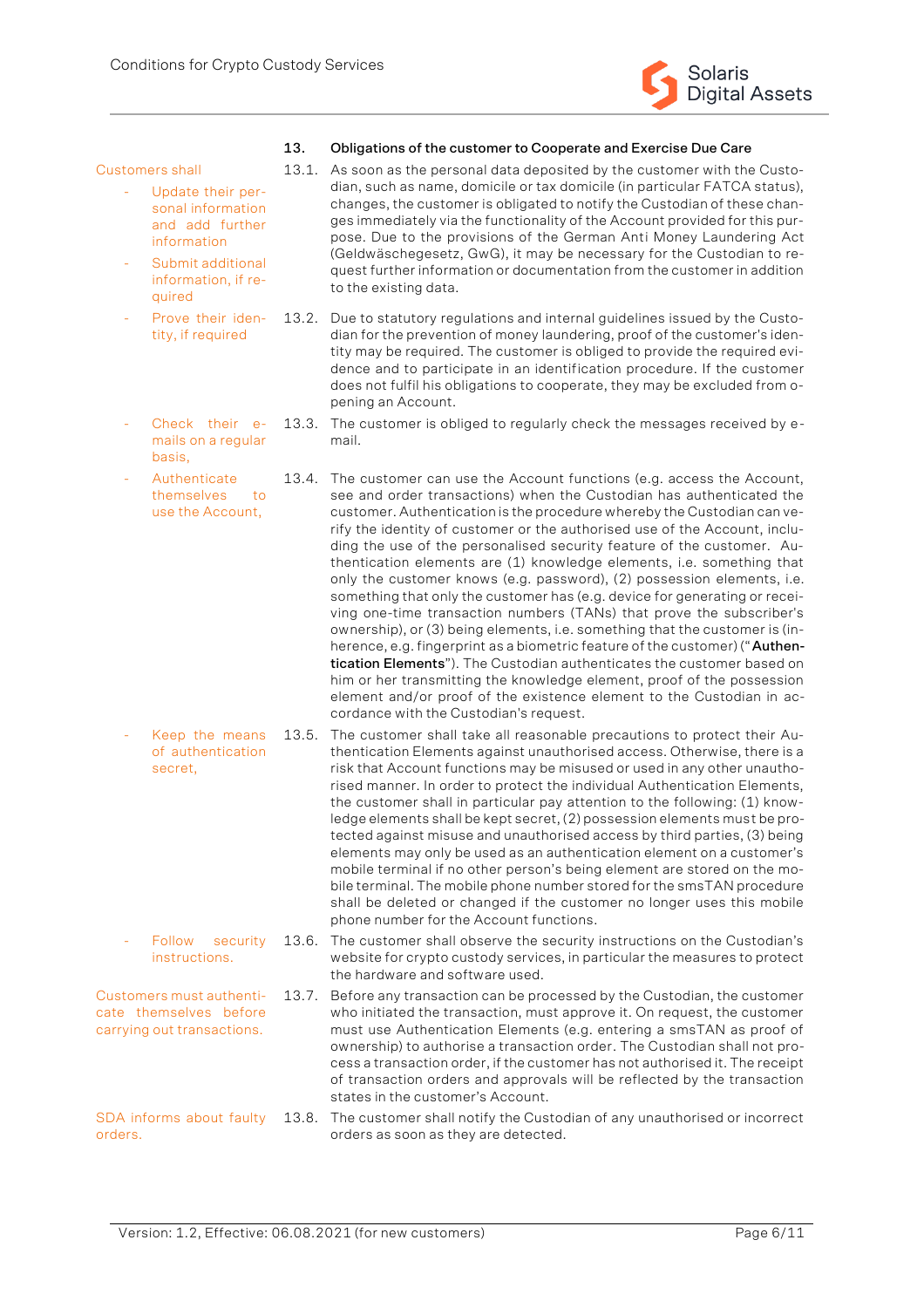

- Customers are responsible for correct information for transactions. Incorrect wallet addresses can lead to the loss of cryptocurrencies. 13.9. Transaction orders must unequivocally show their contents. Transaction orders that are not entered clearly may lead to queries, which may result in delays. In particular, when giving transaction orders, the customer must ensure that the information the customer provides, particularly the wallet address of a recipient and the amount of the respective Digital Asset are complete and correct. In case the customer approves a transaction to a false wallet address the Digital Assets being part of this transaction, may be lost and might not be retransferable to the customer Account and Wallet.
	- 13.10. The customer must immediately examine account statements and other statements, as well as advices of execution of orders as to their correctness and completeness and immediately raise any objections relating thereto.
	- 13.11. The customer must notify the Custodian immediately if balance statements are not received. The duty to notify the Custodian also exists if other advices expected by the customer are not received (e.g. account statements after execution of customer orders or regarding transactions expected by the customer).

#### **14. Costs of Crypto Custody Services and Transaction Fees**

14.1. The Custodian will not charge the customer for the provided crypto custody services.

- 14.2. The Custodian may charge a fee for the processing of transmissions or transfers instructed by the customer ("**Transaction Fee**"), which includes external network fees outside of the influenced by the Custodian. Customers will be informed of the applicable Transaction Fee before authorizing the corresponding transaction.
- 14.3. The Custodian shall not charge for any service which it is required to provide by law or pursuant to a contractual accessory obligation or which it performs in its own interest, unless such charge is legally permissible and levied in accordance with the relevant statutory provisions.
- 14.4. Any potential claim made against the Custodian for the reimbursement of expenses depends on the statutory provisions.
- 14.5. The Partner might charge additional fees to the customer based on the Partner's General Terms and Conditions.

#### **15. Balance Statements for Accounts**

- 15.1. The customer will receive a statement from the Custodian for every transaction carried out.
- 15.2. The respective balance of Digital Assets of the same type will be communicated to the customer. Unless otherwise agreed, the customer shall receive a balance statement for the customer's Digital Assets booked in the Account at the end of each calendar year.

#### **16. Reverse Entries and Correction Entries Made by the Custodian**

- 16.1. Incorrect entries on Accounts (e.g. due to a wrong Account address) may be reversed by the Custodian through a debit entry to the extent that the Custodian has a retransfer claim against the customer (reverse entry); in this case, the customer may not object to the debit entry on the grounds that a disposal of an amount equivalent to the credit entry has already been made.
- 16.2. If the Custodian ascertains an incorrect credit entry and if the Custodian has a retransfer claim against the customer, it shall debit the Account of the customer with the amount of its claim (correction entry). If the custo-

Customers may not object to chargebacks and corrections due to other dis-

position of crypto assets.

SDA may correct erroneous credit notes. In the event of an objection, SDA

SDA does not charge unlawful fees.

Customers must verify account information imme-

Customers must notify SDA if expected communications do not reach

There are no costs for crypto custody vis-à-vis

SDA may charge transaction fees to customers.

diately.

them.

SDA.

The partner may charge

additional fees if necessary.

SDA issues a statement for each transaction and communicates the current holdings of digital assets.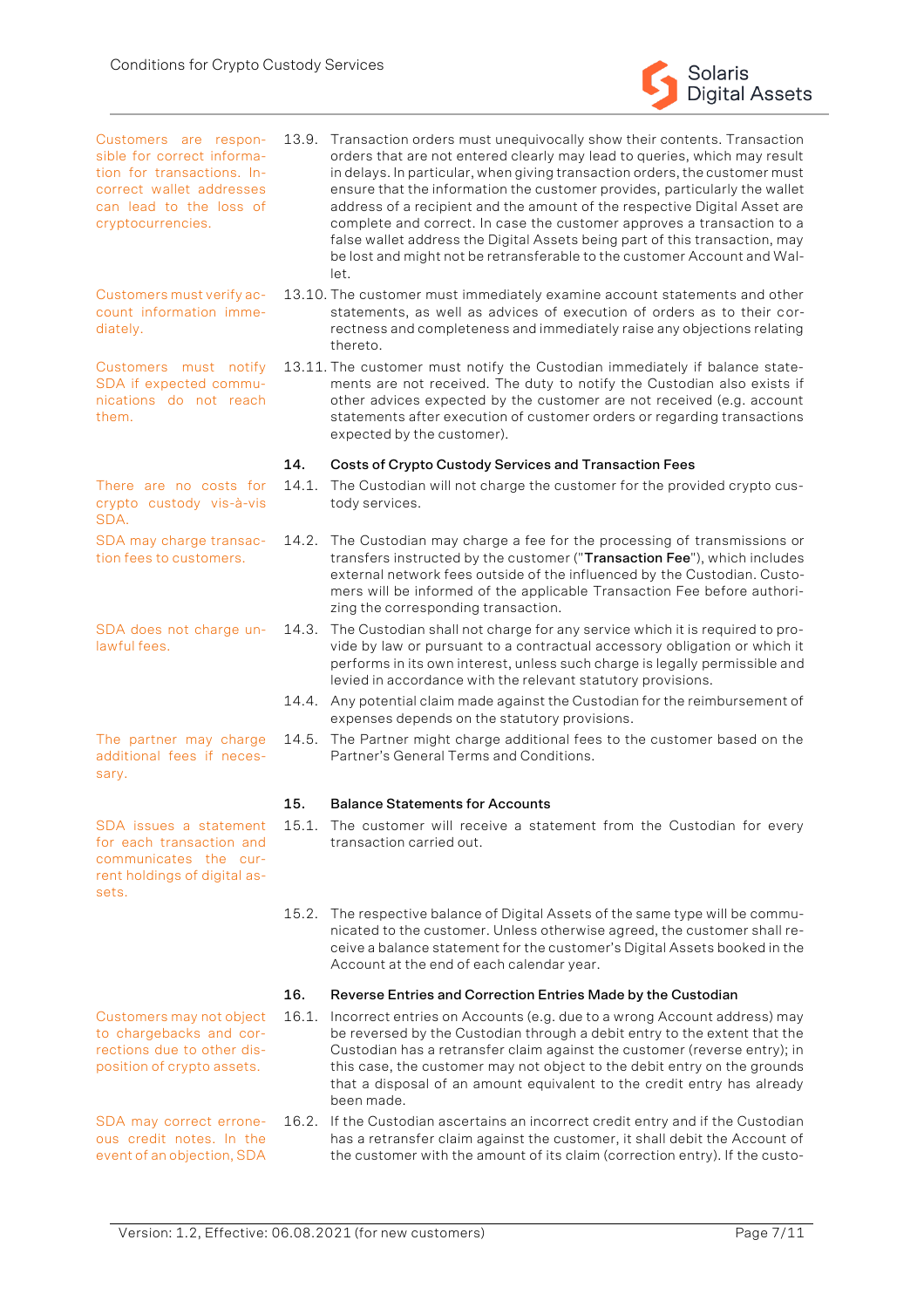

will assert the correction separately.

SDA receives a lien to secure claims against customers.

Heirs of customers must prove their eligibility. SDA treats proven heirs as entitled persons.

SDA is liable to the customers:

- for cardinal obligations, i.e. all obligations that make the custody possible in the first place,
- only to a limited extent for negligence,
- for other obligations only in case of intent or gross negligence,
- accordingly for all representatives, employees and agents.

The liability of SDA is limited to EUR 10,000.

mer objects to the correction entry, the Custodian shall recredit the Account with the amount in dispute and assert its retransfer claim separately.

# **17. Lien in Favour of the Custodian**

- 17.1. The customer and the Custodian agree that the Custodian acquires a lien on all claims and rights the customer has or may in future have against the Custodian arising from the crypto custody services relationship (e.g. Account balances). In addition, the Custodian also acquires a lien on cryptographic private keys and other items that have come or may come into the Custodian's possession within the scope of crypto custody services.
- 17.2. The lien serves to secure all existing, future and contingent claims arising from the crypto custody services relationship which the Custodian is entitled to against the customer.
- 17.3. If Digital Assets come into the power of disposal of the Custodian under the reserve that they may only be used for a specified purpose, the Custodian's lien does not extend to these assets. Moreover, the lien extends neither to the profit-participation rights (Genussrechte) issued by the Custodian itself nor to the Custodian's non-securitized subordinated liabilities.

#### **18. Right of Disposal upon the Death of the customer**

Upon the death of the customer, any person who approaches the Custodian claiming to be the customer's legal successor shall be required to furnish suitable proof to the Custodian of their entitlement under inheritance law. If an official or certified copy of the testamentary disposition (last will or contract of inheritance) together with the relevant record of probate proceedings is presented to the Custodian, the Custodian may consider any person designated therein as heir or executor as the entitled person, allow this person to dispose of any Digital Assets and, in particular, make transactions to this person, thereby discharging its obligations. This shall not apply

- if the Custodian is aware that the person designated therein is not entitled to dispose (e.g. following challenge or invalidity of the will) or
- if the Custodian should have known this with due care.

# **19. Liability of the Custodian; Contributory Negligence of the customer**

- 19.1. In case of breach of cardinal obligations (Kardinalpflichten), the Custodian shall be liable for damages caused by its staff and of those persons whom it engages for the performance of its cardinal obligations. Cardinal obligations, such as the Technical and Organizational Measures as described in No. 9 of these Conditions, are those contractual obligations, the fulfilment of which is essential for the proper performance of the contractual relationship and the observance of which the customer can regularly rely on, or the breach of which would endanger the achievement of the purpose of this Agreement. In case of negligent breach of a cardinal obligation, the Custodian shall only be liable for typically foreseeable and occurring damages within this agreement.
- 19.2. With regards to the fulfilment of other contractual obligations, the Custodian shall only be liable for intent and gross negligence of its staff and of those persons whom the Custodian engages to fulfil these obligations.
- 19.3. The damages for which the Custodian is liable shall be limited to EUR 10,000, unless the parties agree otherwise in writing.
- 19.4. The limitations according to the preceding sections also apply to the Custodian's legal representatives, staff or persons engaged by the Custodian, or any entity of the same group of companies, if claims are asserted directly against them.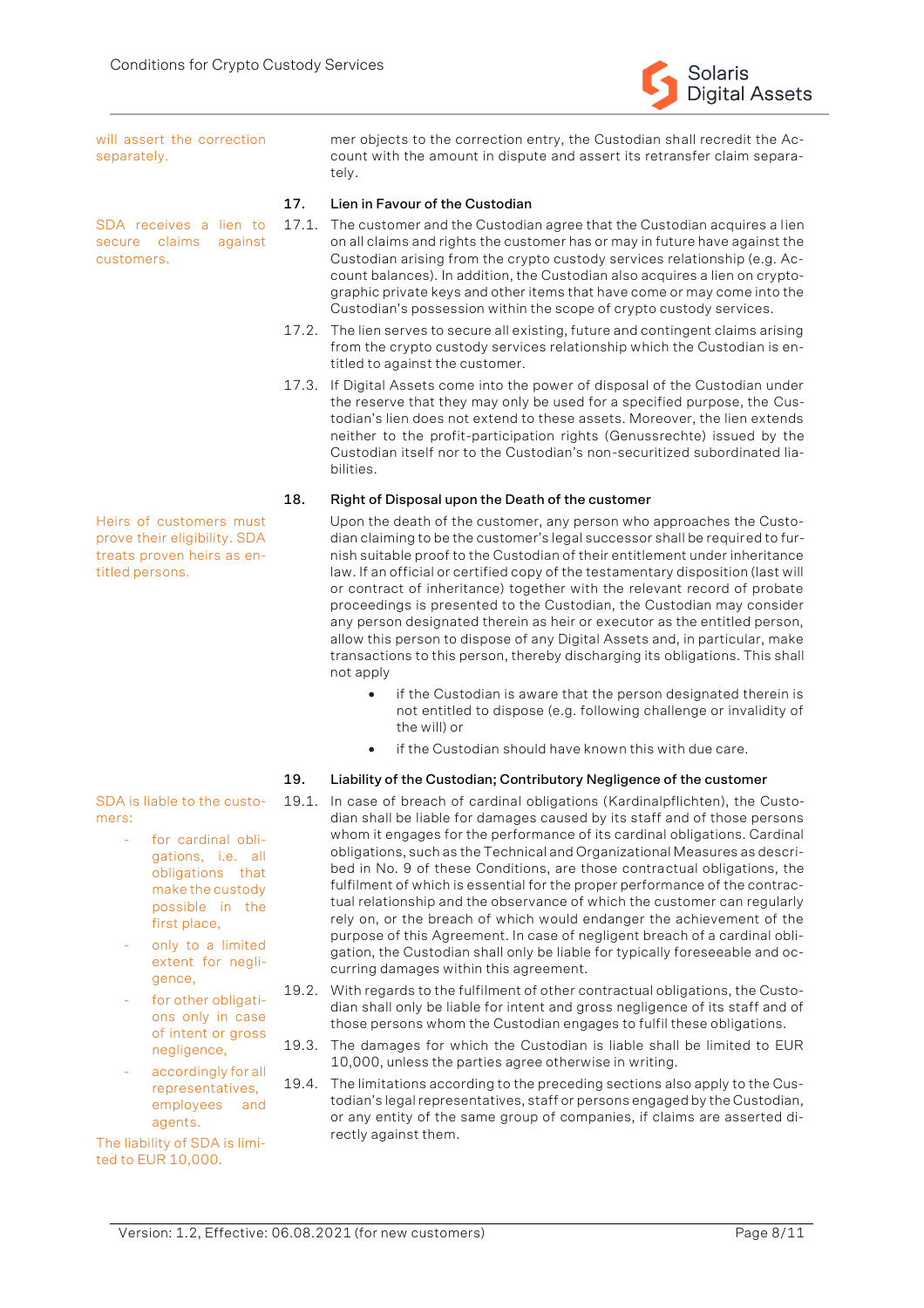SDA is liable for severe consequences caused by fault and intentional or grossly negligent consequences.

SDA is liable if agents are not carefully selected and instructed.

SDA is not liable for third party performance or operations on the blockchain.

Customers must allow contributory negligence to be taken into account.

Damage to the cover holdings due to force majeure shall be borne by customers on a pro rata basis. SDA is not liable for force majeure.

Crypto assets are not part of deposit insurance.

Customers can terminate

- Contracts without term at any time,
- contracts with a term with good cause, and
- always with legal reasons.

SDA may discontinue its services for cause, such as regulatory reasons.

SDA may terminate the contract at any time with

- 19.5. Liability for culpable damage to life, body and health as well as liability for other damages resulting from an intentional or grossly negligent breach of duty by the Custodian or persons working for it or on its behalf shall remain unaffected.
	- 19.6. If the contents of an order are such that the Custodian typically entrusts a third party with its further execution, the Custodian performs the order by passing it on to the third party in its own name (order passed on to a third party). In such cases, the liability of the Custodian shall be limited to the careful selection and instruction of the third party.

19.7. Notwithstanding the preceding sections, the Custodian shall not be responsible for any third-party services. The Custodian shall not be liable for any damages, costs, or other liability in the event of a blockchain network downtime, systems failure, error, interruption, delay or other circumstances resulting in the inability to access the customers Digital Assets.

- 19.8. In the event that the customer has contributed to the occurrence of the loss by any own fault (e.g. by violating the duties to cooperate as mentioned in No. 13 of these Conditions or by sending Digital Assets to their Account Address or external wallet addresses, which do not support the underlying protocol of the Digital Assets as mentioned in No. 7.2, 10.1 and 10.2), the principles of contributory negligence shall determine the extent to which the Custodian and the customer shall have to bear the loss.
- 19.9. Each customer shall therefore bear proportionally all economic and legal disadvantages and damages that affect the Cover Holdings pursuant to Section 8.4 as a result of force majeure, riot, war or natural events or other access by third parties (e.g. external cyberattacks, unauthorised or fraudulent use of an Authentication Element by a third party e.g. in case of a SIM Swap attack) for which the Custodian is not responsible or in connection with acts of domestic or foreign authorities. The Custodian shall not be liable to the Customer for any losses caused by force majeure, riot, war or natural events or due to other occurrences for which the Custodian is not responsible (e.g. strike, lock-out, traffic hold-ups, epidemics, access by third parties, administrative acts of domestic or foreign high authorities).

#### **20. No Inclusion of the customer Accounts and Wallets in the Deposit Protection**

The Digital Assets of a customer are not subject to the deposit protection of the German banks.

# **21. Termination Rights of the customer**

- 21.1. Unless the Custodian and the customer have agreed a term or a diverging termination provision, the customer may at any time, without notice, terminate the business relationship.
- 21.2. If the Custodian and the customer have agreed a term or a diverging termination provision for a particular business relation, such relation may only be terminated without notice if there is reasonable cause therefor which makes it unacceptable to the customer to continue the business relationship even taking into account the legitimate interests of the Custodian.
- 21.3. Statutory termination rights shall not be affected.

# **22. Termination Rights of the Custodian**

22.1. The Custodian has the right to suspend services in whole or in part for good cause, in particular for regulatory and supervisory reasons. In the event of a complete or partial discontinuation of services, the provisions of the following sections shall apply accordingly.

22.2. Upon observing a reasonable period of notice, the Custodian may at any time terminate the business relationship for which neither a term nor a diverging termination provision has been agreed. In determining the pe-

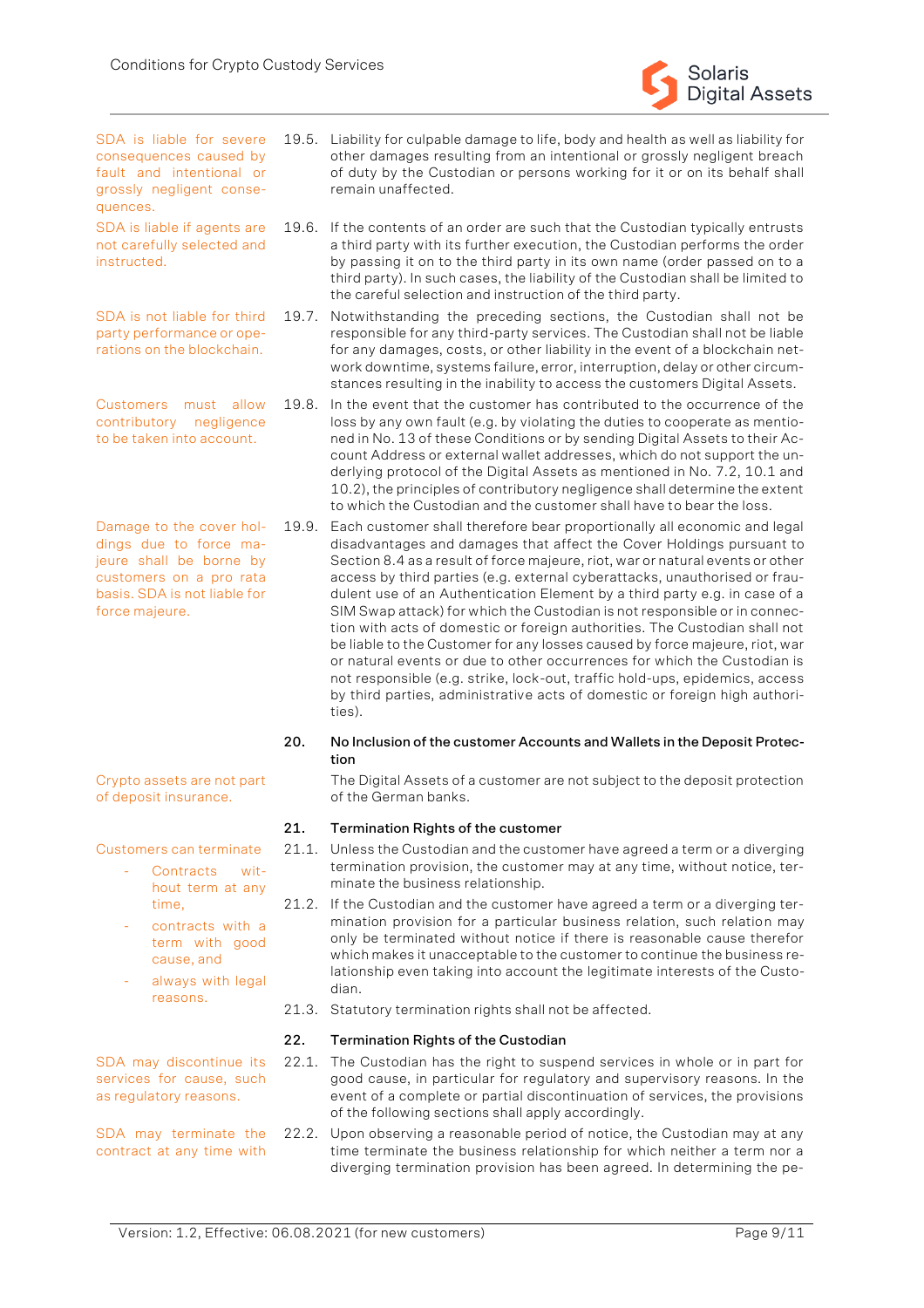#### reasonable notice (at least 2 months).

SDA may only terminate without notice for good cause.

SDA must warn customers if they have violated a duty.

# After a termination

- SDA allows a reasonable period of time for settlement,
- customers must specify an external wallet for the transfer of crypto values,
- SDA will delete all data as far as legally permissible and possible.

For and against entrepreneurs, the place of jurisdiction shall be at the registered office of SDA.

riod of notice, the Custodian shall take into account the legitimate concerns of the customer. The minimum termination notice for a Digital Assets Account shall be two months.

Solaris

Digital Assets

- 22.3. Termination of the business relationship without notice is permitted if there is reasonable cause which makes it unacceptable to the Custodian to continue the business relations, also after having given consideration to the legitimate concerns of the customer. Reasonable cause is given in particular if the customer has made incorrect statements as to the origin of the customer's Digital Assets.
- 22.4. If reasonable cause is given due to the breach of a contractual obligation, termination shall only be permitted after expiry, without result, of a reasonable period of time fixed for corrective action by the customer or after a warning to the customer has proved unsuccessful, unless this proviso can be dispensed with owing to the special features of a particular case (Section 323 Para. 2 and 3 of the German Civil Code).

#### **23. Settlement Following Termination**

- 23.1. In the event of termination without notice, the Custodian shall allow the customer a reasonable period of time for settlement, unless it is necessary to attend immediately thereto.
- 23.2. In the event of termination, the customer shall provide the Custodian with a valid external wallet address to which the customer's Digital Assets can be transferred.
- 23.3. Upon termination of this agreement, regardless of the legal grounds, the Custodian will delete all data within the Custodian's systems to the extent permitted by law. The data created in connection with the Wallet on a blockchain cannot be deleted due to its immutability and its character as a continuous register.

#### **24. Applicable Law; Place of Jurisdiction for customers who are Businesspersons or Public-Law Entities**

- German law applies. 24.1. The contractual relationship is subject to the law of the Federal Republic of Germany excluding the UN Convention on Contracts for the International Sale of Goods. The contract language is German.
	- 24.2. If the customer is an entrepreneur or business and if the business relation in dispute is attributable to the conducting of such businessperson's trade, the Custodian may sue such customer before the court having jurisdiction for the Custodian office keeping the Account or before any other competent court; the same applies to legal entities under public law and separate funds under public law. The Custodian itself can only be sued by these customers before the court that has jurisdiction over the Custodian's crypto account-keeping entity.
	- 24.3. The agreement upon the place of jurisdiction shall also apply to customers who conduct a comparable trade or business abroad and to foreign institutions which are comparable with domestic legal entities under public law or a domestic separate fund under public law.
	- 24.4. Unless the customer is a consumer, the assignment of claims from the contractual relationship is excluded.

#### **25. Complaints and Alternative Dispute Resolution Proceedings**

The customer has the following out-of-court options:

The customer may address a complaint to the Custodian in writing to:

> Solaris Digital Assets GmbH Cuvrystraße 53

10997 Berlin

Customers have various options for settling disputes out of court.